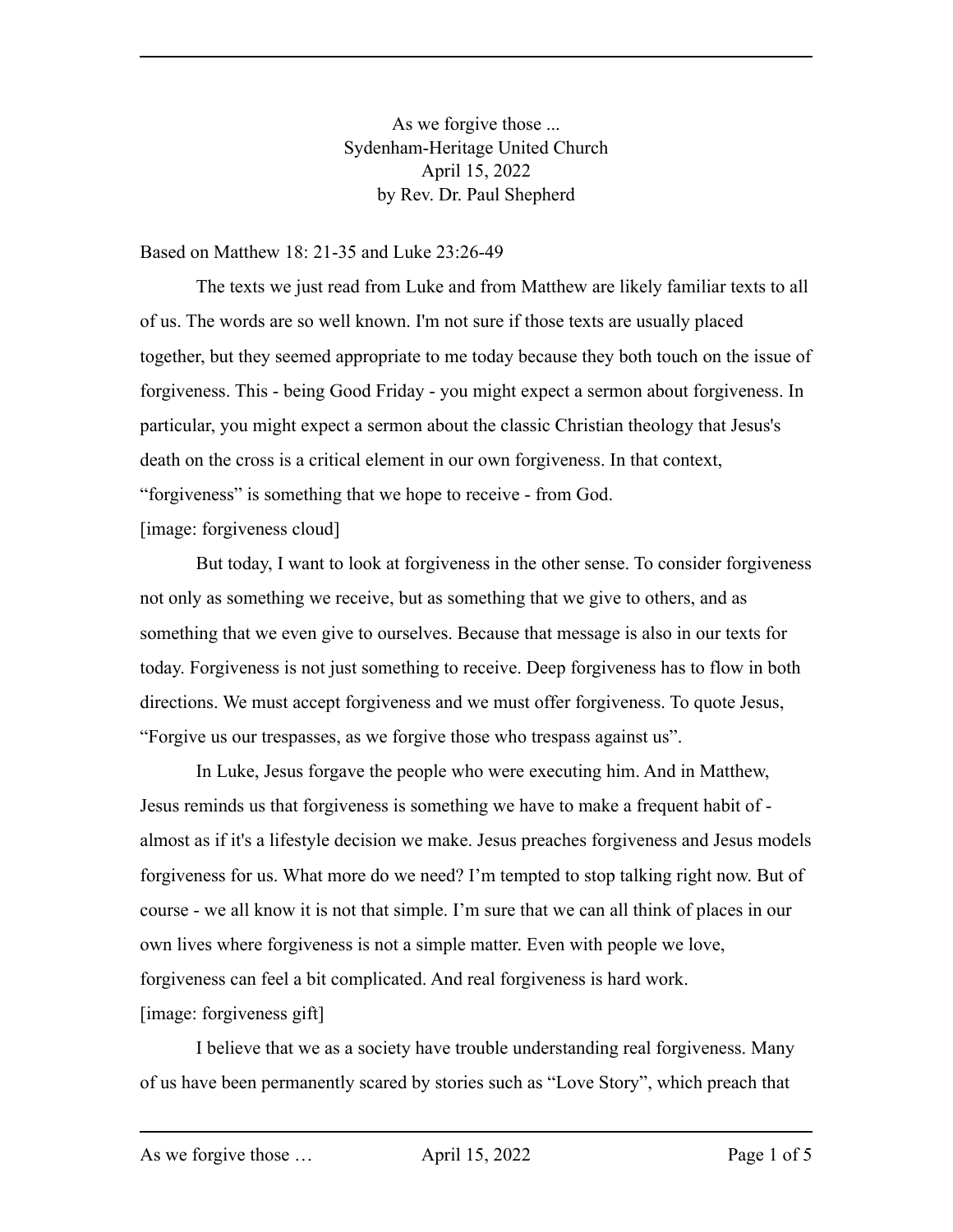"love means never having to say you're sorry". Which always struck me as odd. I figure if we love someone we would not hesitate to offer forgiveness when appropriate. Or think of the story of the child who prays to God for a new bicycle. But when the child's parent learns about it, the parent tells the child that God doesn't work that way. But the child knows that God is the source of forgiveness. So instead of praying for a bicycle, the child steals a bicycle and prays to God for forgiveness. Or consider the familiar sign in a convenience store that simply states: "Check cashing policy: to err is human, to forgive is \$40." It's no wonder that we as a society don't really know how to forgive.

<span id="page-1-1"></span>So what is forgiveness? Let's consider what it is not.<sup>1</sup>

## [forgiveness light]

Forgiveness is *not* a feeling. Forgiveness is a decision. If you are waiting until you feel like forgiving someone, it may never happen. Forgiveness is a decision you - and only you - can make. And only you can decide when to do it.

Forgiveness is *not* condoning what the other person did to you. By forgiving someone you are not agreeing that the person's actions were "ok".

Forgiveness is *not* pretending you were not hurt. If you had never been hurt, then forgiveness would not even be necessary. Forgiveness is about how *you* choose to live given your past (or even present) hurts.

Forgiveness is *not* forgetting. The idea that you need to "forgive and forget" is very dangerous. We are allowed to learn from our mistakes. We are allowed to not trust people who have proven that they are not trustworthy. Forgiveness is not an invitation to allow yourself to be wounded again.

Forgiveness is *not* taking away any responsibility from the other person. Even with forgiveness, the other person is still responsible to do their part of the work if they want to find their own freedom.

From my perspective, there are two basic problems with how we understand forgiveness. First of all, we often feel that forgiveness is for the benefit of the other person - usually the person who caused us pain in the first place. And secondly, we often

<span id="page-1-0"></span><sup>&</sup>lt;sup>1</sup> adapted from<http://www.focusonthefamily.ca/faith-issues/personal-faith/forgiveness>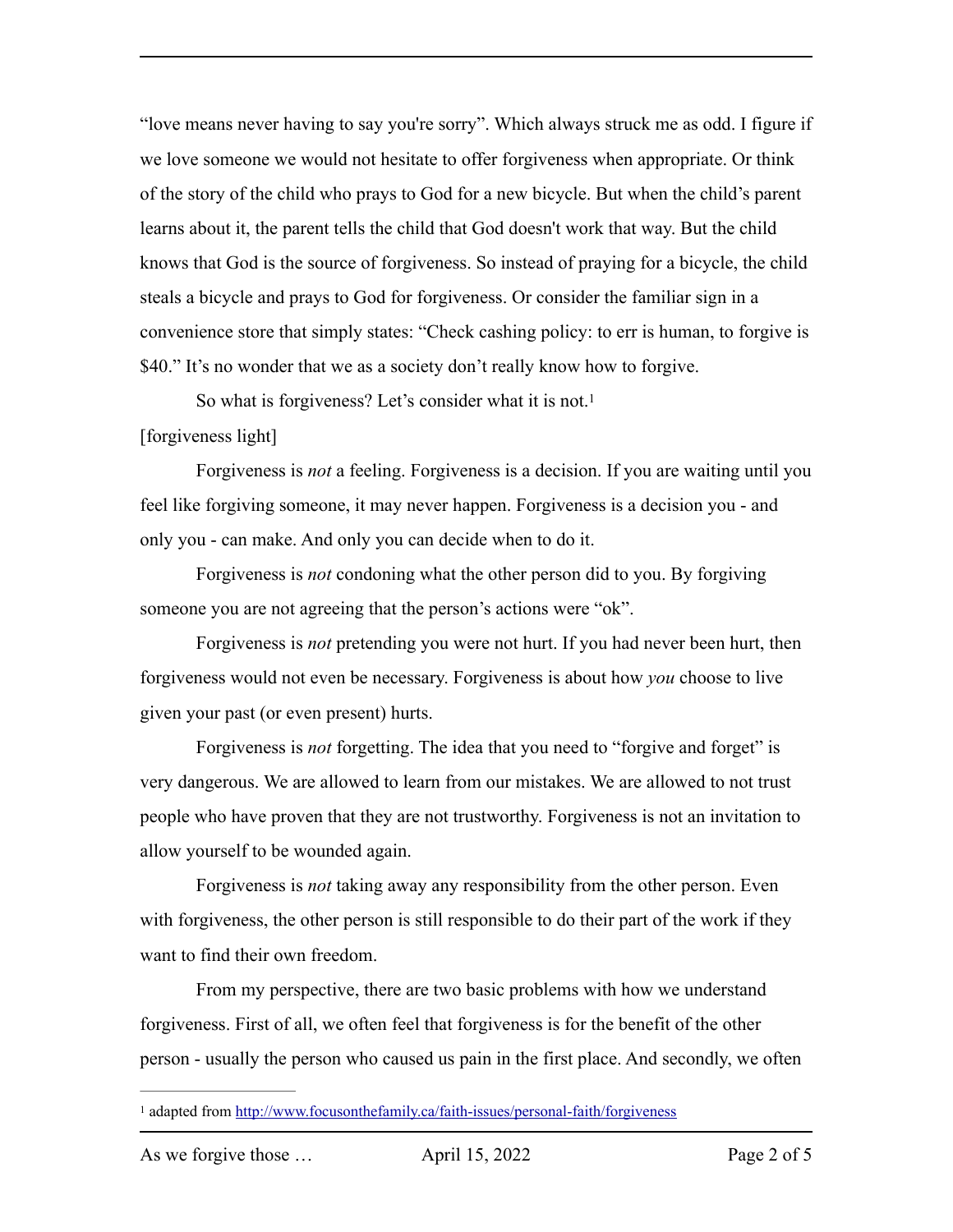feel that forgiveness is about the past, that forgiveness is about somehow making the past "more fair".

## [image: forgive or not]

These ideas, combined, lead us to the idea that it is our "job" to withhold forgiveness from the other person until we feel they have suffered enough, or "learned their lesson". And then, when *we* feel the other person is in the right space, *we* then grant them forgiveness. If that method actually worked, I might support it. But we all have personal stories where that just can't happen. I mean, what if the other person is completely unaware of the issue that is weighing on us? They are not suffering. They are not "learning their lesson" no matter how long we wait. And moreover, why should we the victims - be responsible for managing the person who caused us pain? The mistake we make is thinking that forgiveness is about the other person at all. Forgiveness is always about us - the person with the pain. And forgiveness is not about the past either forgiveness is actually about the future - our future. Forgiveness is about us deciding how we will live our lives given the fact that the other person is still who they are.

Forgiveness is about the future, not the past, and it is about us, not the other person.

In Matthew, Jesus talks about forgiveness. But in fact, the story in Matthew is about very expensive forgiveness. The story contrasts two opportunities for forgiveness. In the first part of the story, a debt of ten thousand talents is at stake. In the second part of the story, a debt of only 100 dinarii is at stake. I believe that at that time, 1 talent was worth 6000 dinarii. If so, then the larger debt is 600,000 times larger than the smaller debt. So, in today's terms, the first slave was forgiven a debt of 1 million dollars, and then refused to forgive a debt worth a single cup of coffee. And that's a regular coffee at Tim Hortons, not a fancy mocha-frapachino or anything like that!

The forgiveness in question is expensive. It is not only expensive in terms of the cost, it is also expensive because that forgiveness is expected not only once, but many times - over and over. Depending on what translation of the Bible you are using, the limit for forgiveness is either 70 times 7, or 70 plus 7, or perhaps it's even unlimited. The

As we forgive those ... April 15, 2022 Page 3 of 5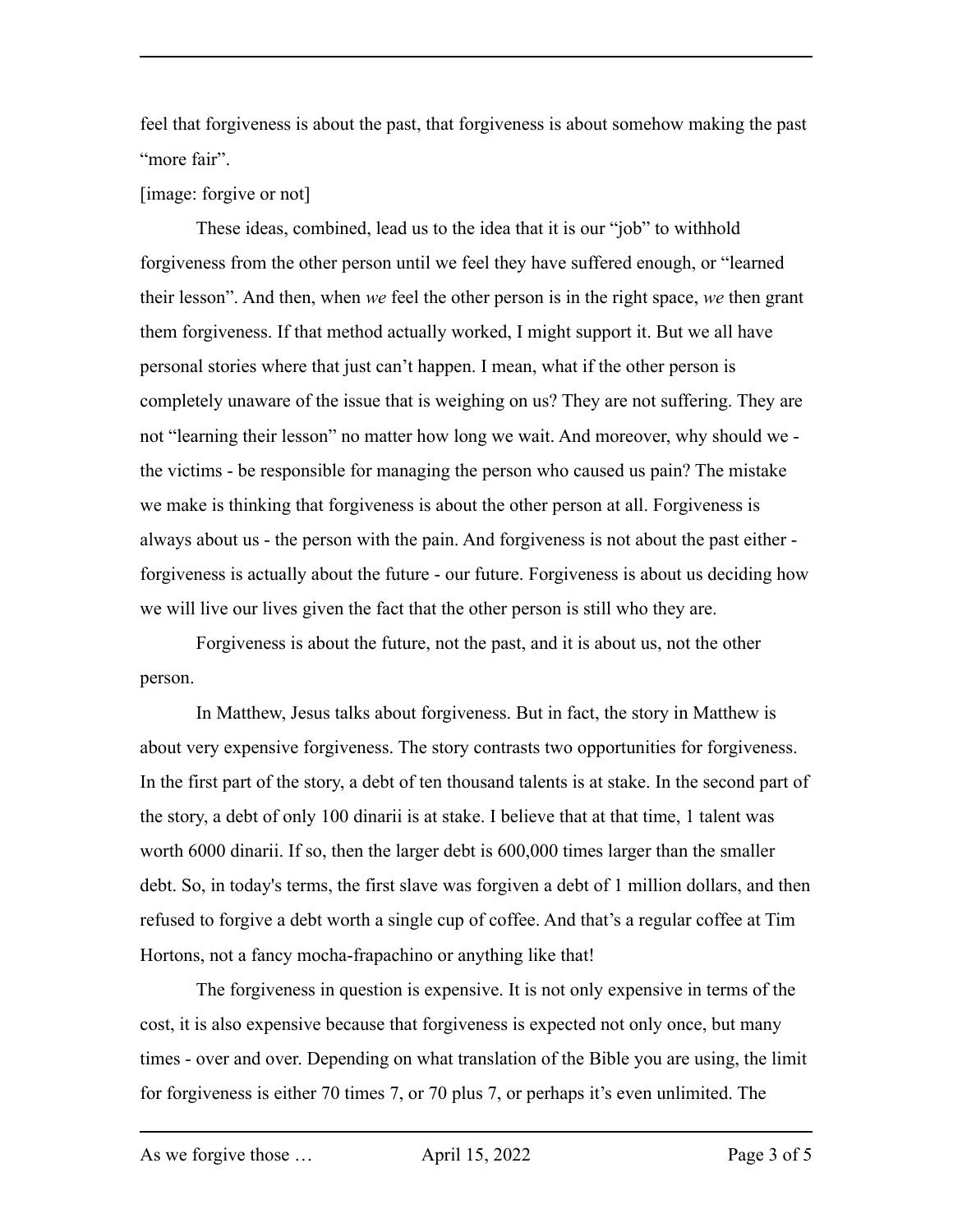number of times that Jesus expects us to forgive others varies with translation - but in every translation it is a large number. Jesus is a long way from the philosophy of 3 strikes here.

## [image: forgiveness chains]

And what about Jesus's words. Presumably spoken while hanging on a cross. Hands and feet punctured, fresh wounds from the various beatings that he received since his arrest. In pain. In a state to be pitied. And Jesus says, "Father forgive them, for they know not what they do". Jesus offered forgiveness to the people who were torturing him. That sounds like very expensive forgiveness to me.

As Christians, we are often told that we should follow Jesus. And follow Jesus to the cross if necessary. Well, today is one of those days. Good Friday is the day that we have followed Jesus through Lent and we are now at the cross. And now that we are here, what should we do? This morning, at the foot of this cross, I invite each one of us to forgive someone else. Here's what I have in mind.

I invite each one of us to consider our own lives. And I invite us to reflect on a person or a situation where we need the healing that comes from forgiveness. Perhaps someone for whom we have been withholding forgiveness. Perhaps a forgiveness that we have been thinking is simply too expensive. The other person does not have to be present. The other person does not even have to be alive. The other person might be you. Because forgiveness is something we do ourselves. Forgiveness is when we relinquish our need for control and revenge. Forgiveness is when we decide to move forward in our own lives. Remember, forgiveness is about ourselves, not the other person. And forgiveness done properly - is always about our future, not our past.

Forgiveness is unlocking a door to set someone free - and realizing that you yourself were the prisoner. Today - at the foot of this cross - I invite you to stop being a prisoner to your past. Forgive, and be forgiven. Forgive us our sins, as we forgive others.

The way to the cross leads to many things. Today it is my hope and my prayer that it leads each of us to a deep forgiveness. Forgive, and live.

*Amen*.